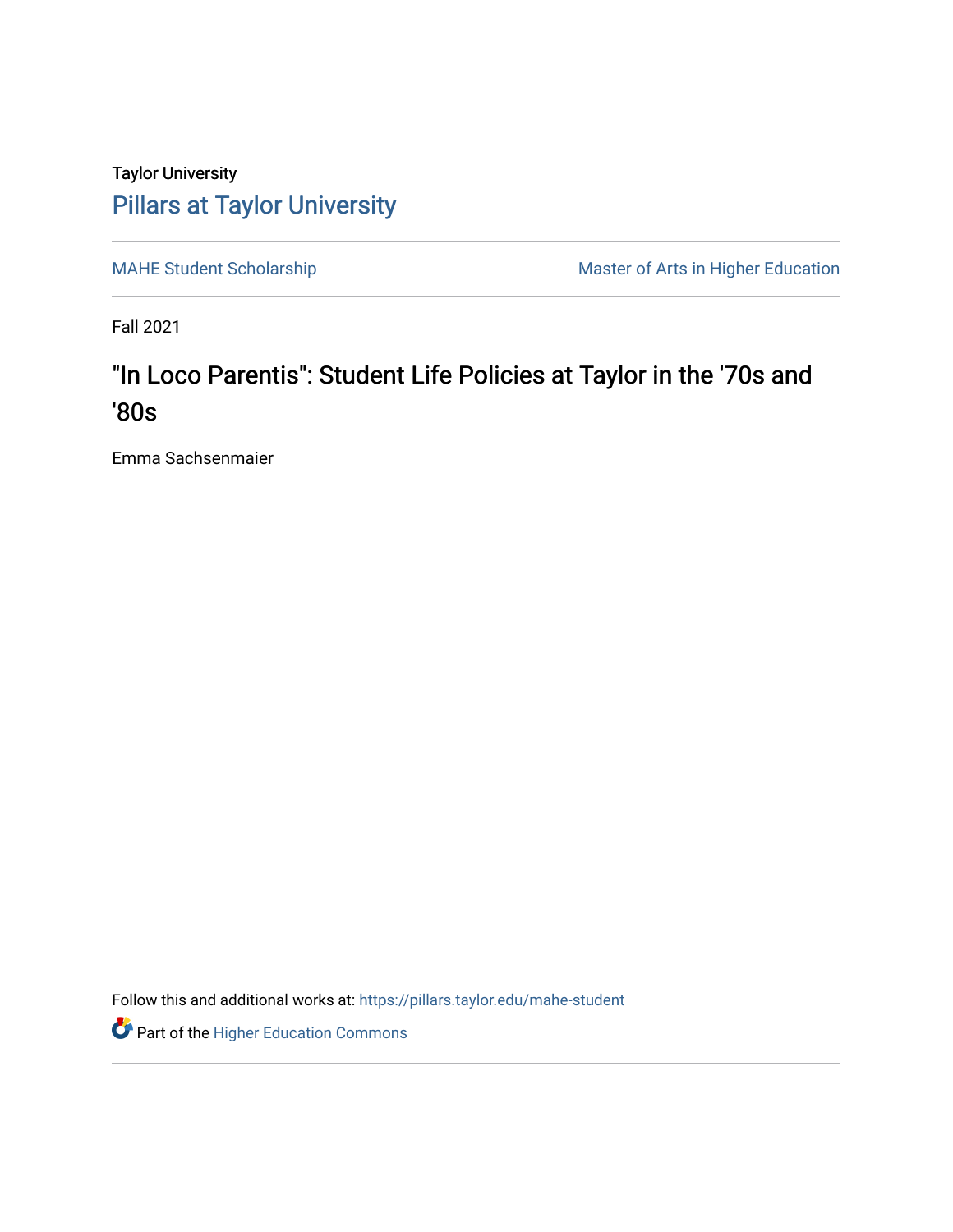### **"In Loco Parentis": Student Life Policies at Taylor in the '70s and '80s**

Emma Sachsenmaier

Master of Arts in Higher Education, Taylor University

History and Foundations of Higher Education in America

Dr. Skip Trudeau & Dr. Jeff Aupperle

December 5, 2021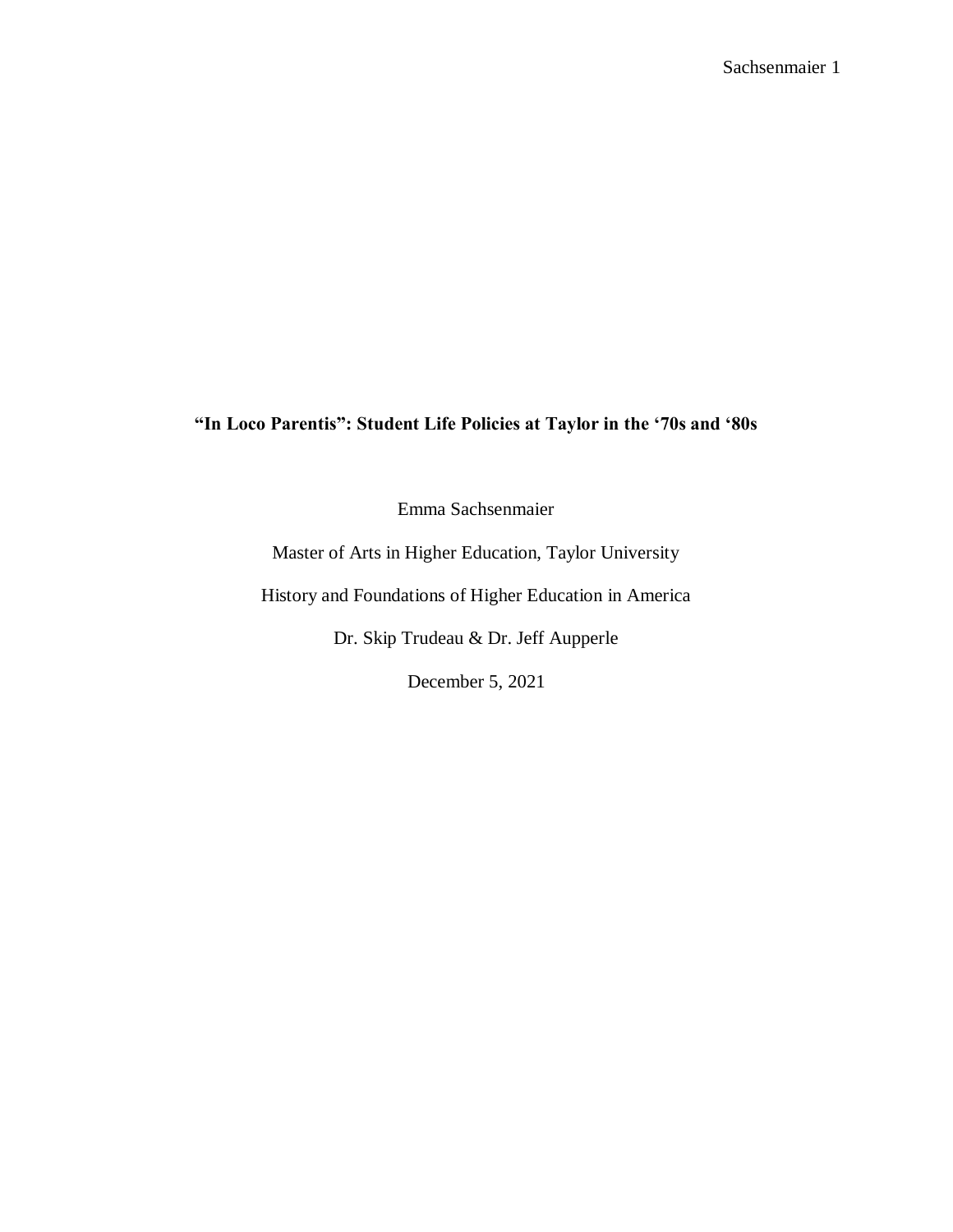#### **"In Loco Parentis": Student Life Policies at Taylor in the '70s and '80s**

*In loco parentis* is one of the most fascinating topics within higher education. It is the concept of a college or university assuming parental responsibility for the student, which applies both inside the classroom and out. This is seen in the power and intricacies of academic policies, but also through residential living and behavioral expectations. Christian colleges often combine *in loco parentis* with community standards and student life policies, although these can vary depending on denomination, geographic location, demographics, and many other factors. Student life policies (including residential rules, behavioral standards, and community guidelines) have changed greatly within higher education in last several decades, but significantly for Taylor University during the '70s and '80s. This essay will explore what led to these changes, the impact they had on Taylor, and the landscape of higher education at the time.

#### **Historical Context of Taylor**

The late '60s and early '70s brought a new factor of whole-person development to Taylor as an institution. Alongside the long-standing emphasis on spiritual and intellectual growth, Taylor introduced social and psychological development as crucial to the cultivation of an individual (Ringenberg, 1996). Taylor President Milo Rediger introduced new initiatives to bolster student development professionals' rank and status and worked to represent and involve students in decision-making processes (Ringenberg, 1996). The combination of these changing atmospheres brought about new abilities for students to voice their concerns and to challenge the standards and expectations placed upon them. As American culture was undergoing dynamic shifts, Taylor students were investigating the role of these changes in their own community.

At a time in which controversial social issues were dividing both the nation and the church, Taylor remained refreshingly nonpolarized and resistant to false dichotomies. Dr. Jay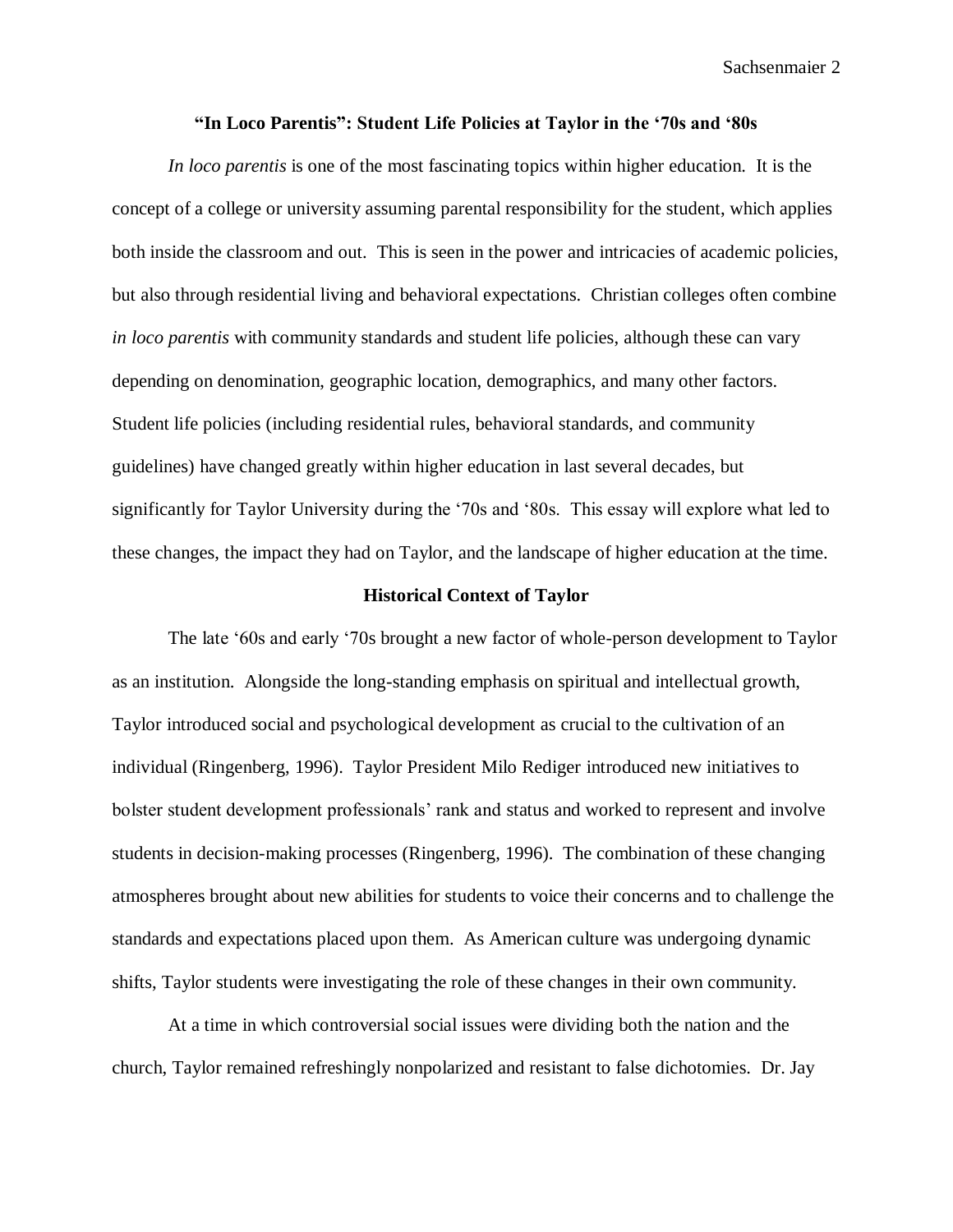Kessler, who served as president from 1985-2000, was consistent in his desire for Taylor to refuse singular theological systems or simplistic views on social issues (Ringenberg, 1996). Throughout these changing times, Taylor developed thoughtful and intentional policies and guidelines for their community, culminating in the creation of the Life Together Covenant. This document, commonly known as the "LTC", sought to place rules within the context of "mutual love, concern, and reconciliation" (Ringenberg, 1996, p. 222). The LTC and updated policies of the time, adopted by faculty and trustees in 1982, outlined a new way forward for Taylor students.

#### **Student Life Policies**

Between the '70s and '80s, student life policies at Taylor changed dramatically. Students had strong feelings about behavioral expectations, residence life rules, and student life policies. They began to think critically about the purpose behind these policies and pushed back on them. Much of the student engagement on these issues has been documented in *The Echo*, which is the student newspaper. Additionally, the Ringenberg Archives and Special Collections has documents that provide insight into the changes and motivations behind these shifts. The main topics undergoing evaluation and eventual change were the student dress code, the ban on dancing, and open hours/opposite gender visitation as part of residential living policies.

#### **Dress Code**

According to a copy of the Student Handbook from the '80s, the dress code was intended to reflect the spirit of four biblical principles: "desire to glorify God in everything, responsibility to fellow Christians, consideration of others and sensitivity that we not offend in any way" (Haines, 1985). In the late '60s and early 70's, the dress code was still formal. Women were instructed to wear dresses or skirts most of the year, which seemed to have been an unpopular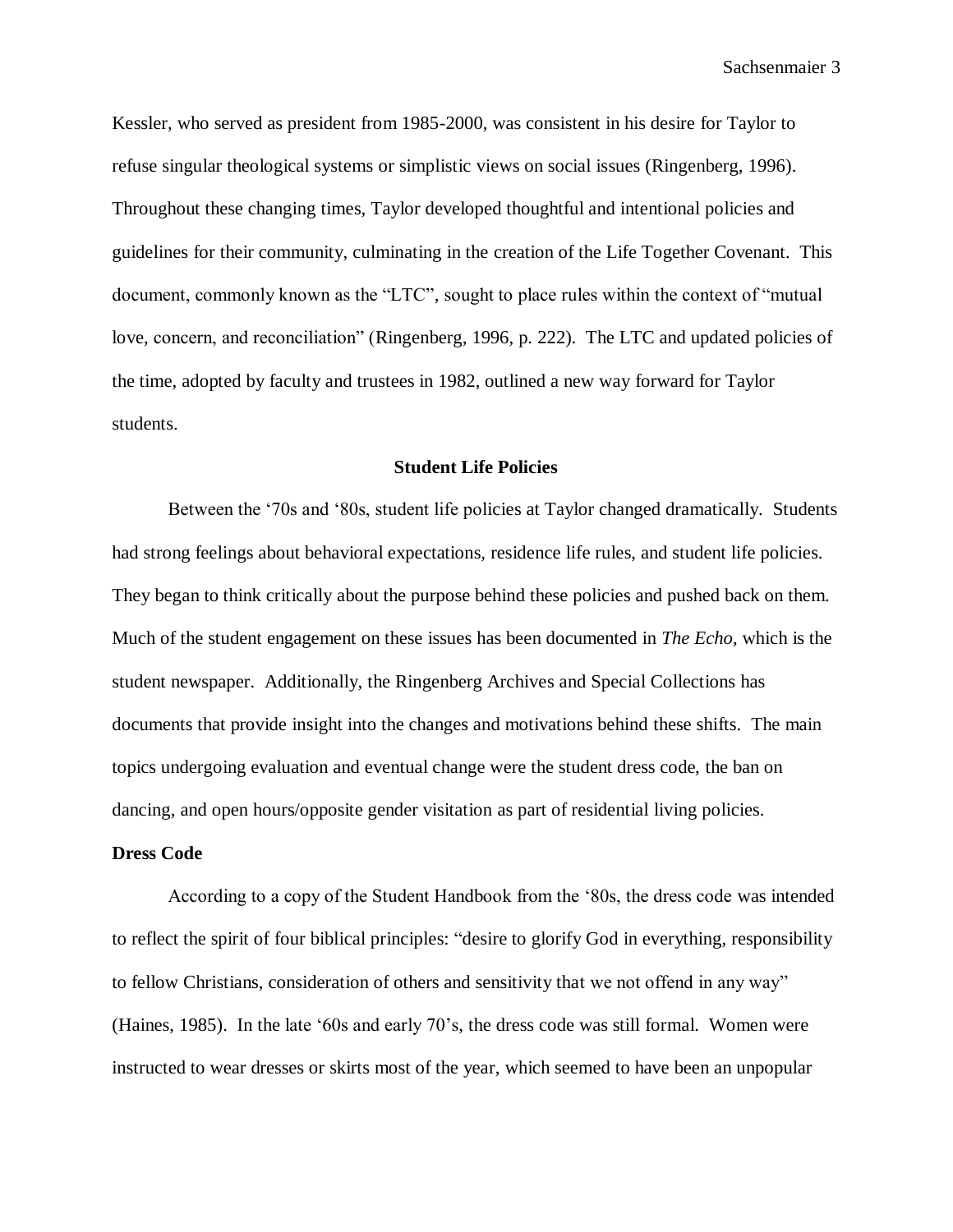rule. A 1971 copy of *The Echo* published a statement from the vice president for student affairs, Charles Griffin, reminding students that the "slacks rule" had not changed. It reads, "Girls are allowed to wear slacks only in cold weather, from November to Easter" (Taylor University, 1971b). The fact that it was a public reminder implies that it was often disobeyed and was not easy to correct.

The dress code was a common topic in *The Echo* in the early '70s. In 1970 alone, there were over six articles written specifically protesting the existing dress code and proclaiming its inability to be enforced. Robert Whitehead, a Taylor student who later served as a United States foreign ambassador and consul-general, wrote one of these such articles. Whitehead wrote a scathing critique of the dress code, claiming that "the social well-being of Taylor does not rest on the fact that bare ankles are not to be found in the dining hall" (Taylor University, 1970, p. 2). He carries along in this vein, writing that academic excellence would not fall apart in the face of shorts (Taylor University, 1970). He concludes his article saying that the dress code should be abolished; he believed this termination would benefit all parties involved (Taylor University, 1970). Another student implored the dress code be changed to better represent the student body, citing the importance of personal expression and asking her peers to tolerate individuality (Taylor University, 1970).

These pleas were certainly heard by the administration. Just under a month after Charles Griffins' "slacks rule" reminder, a "slacks proposal" was passed (Taylor University, 1971a). Effective October 3, 1971, slacks and culottes became part of acceptable campus attire (Taylor University). The three women's residence halls had proposed this change, and it received a unanimous vote by the Student Life Committee (Taylor University, 1971a). Charles Griffin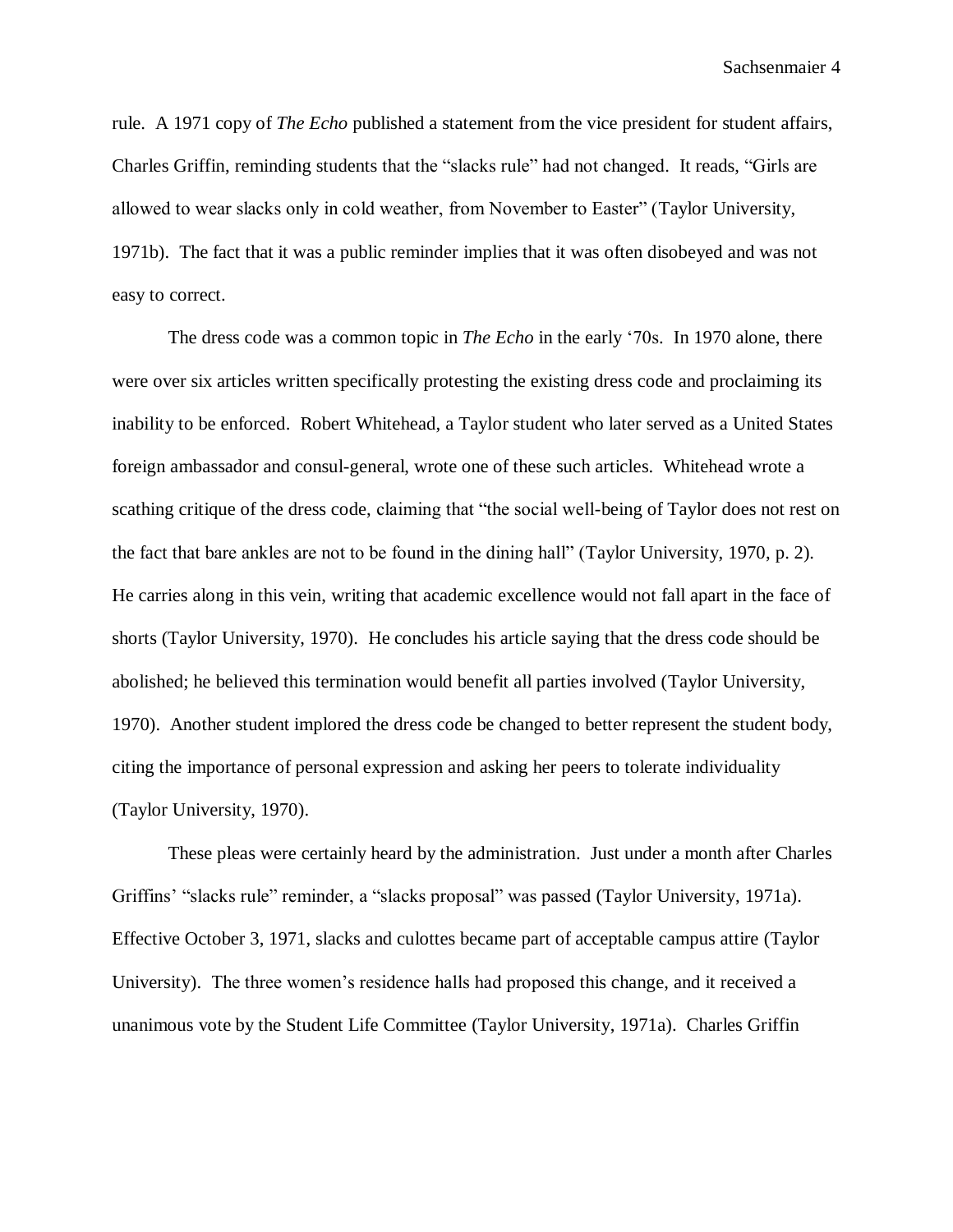himself invited feedback but reported minimal objections to the change (Taylor University, 1971a).

#### **Dancing**

Like the dress code, Taylor's strict no-dancing policy was a topic of much debate in the '70s and '80s. Students took to *The Echo* to express their disdain or frustration with the current policies, which prohibited Taylor students engaging in the act of dance both on-campus and off. The Student Handbook at the time stated, "It is desirable to abstain from dancing… Violations are considered a breach of integrity" (Taylor University, 1977, p. 4). Tom Gross, a senior student in 1977, wrote about his love of dancing and the fact that King David himself danced before the Lord (Taylor University, 1977). Gross didn't suggest breaking this rule, but instead hoped to find a compromise through Taylor holding a square dance supervised through Student Affairs, "one that wouldn't let allow someone to become sexually aroused" (Taylor University, 1977, p. 4). The possibility of sexual arousal was one of the reasons given in the Handbook to ban dancing. However, Gross wittingly points out that "some people are aroused by mere talk" (Taylor University, 1977, p. 4). Another student, Candy Meyers, questioned the "fearful and evangelistic" tendency to "segregate art… by spiritual and secular", which she claimed leads to the denial of the redeemed person engaging in good and right self-expression (Taylor University, 1977, p. 4).

Despite student concerns, the Behavioral Standards Committee voted to maintain Taylor's current no-dancing policy in 1979. However, dissent and dissatisfaction continued within the student body. Taylor's Student Organization Senate surveyed the community in 1984, assessing their "feelings on square dancing" (Taylor University, 1984a, p. 2). Due to overwhelming support for dancing at Taylor from students, faculty, and staff, President Lehman,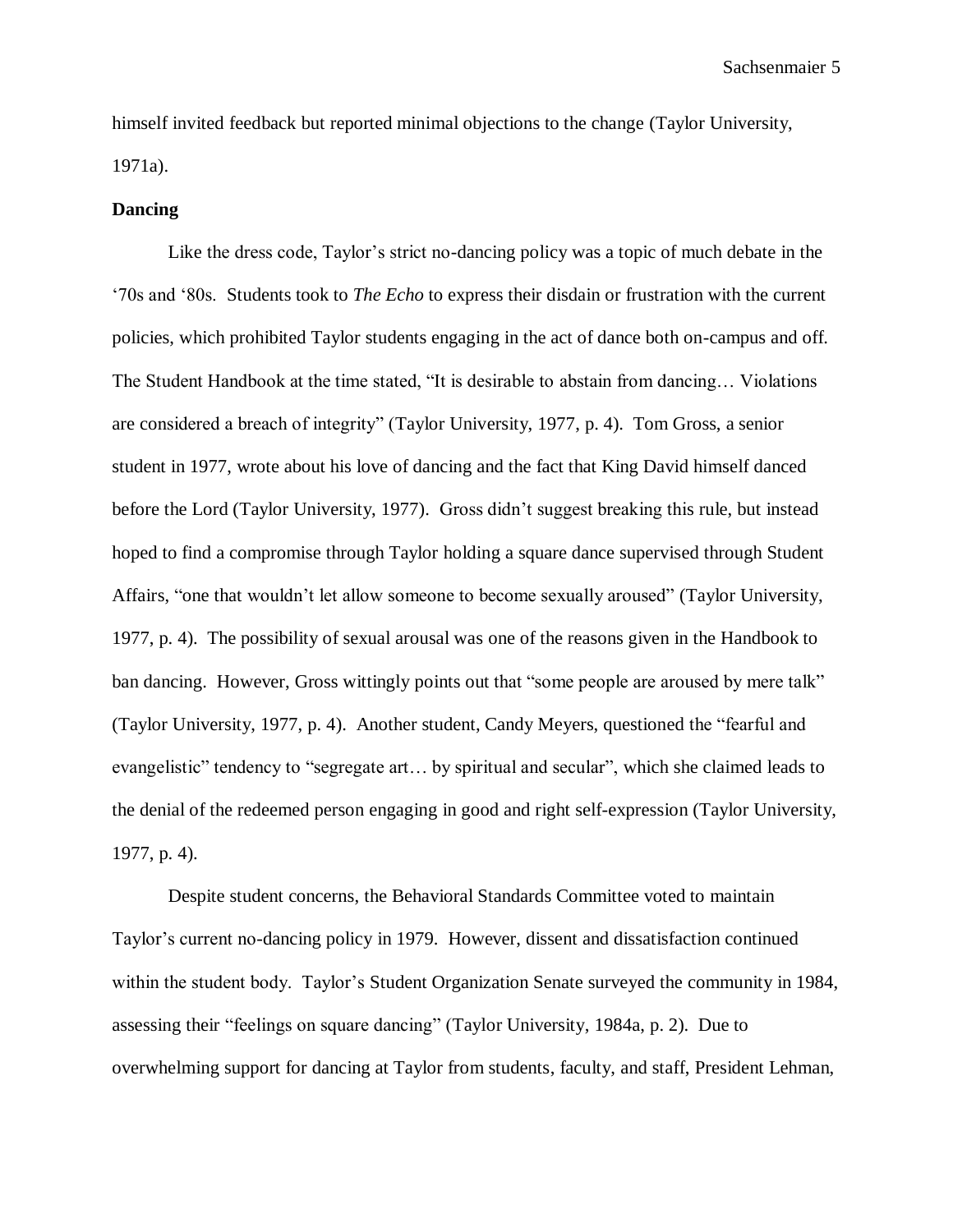his cabinet, and the Board of Trustees finally updated the policy to allow sanctioned folk dances, although it still prohibited social dancing (Taylor University, 1984b). In October, only a few months after the survey, Taylor hosted its first dance: a Western square dance hosted in the gymnasium with over 200 students in attendance (Taylor University, 1984b).

#### **Open House and Residence Life**

Open house (also called open hours) policies were received with a mix of reactions from students. Unlike the dress code or the restriction on dancing, changes in open house policies were not instantly welcomed. Since Taylor's beginning, opposite-sex visitation had been prohibited. In the 1970s, the main lounges of halls were open throughout the day for oppositesex interaction. In the Student Handbook pertaining to residence life policies, students were reminded that "Main lounges are used for relaxing, socializing and entertaining. PDA by couples, loud talking and sleeping are not in good taste" (Residence Life Policies). Eventually, "open houses" on the floor were allowed, although only two were permitted a month (Taylor University, 1974). *The Echo* published an editorial in 1974 that requested the limit to open houses be removed, stating that the "limit is... too restrictive in some cases" (Taylor University, 1974, p. 2). The article suggests that open house would hold many benefits for students: "Boygirl relationships can be built on a casual basis; students can learn to initiate conversations with others they do not know… and open house can act as a catalyst for campus social activity" (Taylor University, 1974, p. 2).

Taylor then tried to implement a weekly open house but found numerous problems with this structure. A 1976 editorial claimed that "the policy received apathetic response from most students (couples excluded, of course)" (Taylor University, 1976, p. 2). Additionally, students accidentally walked in on each other, without clothes, to the embarrassment of all parties (Taylor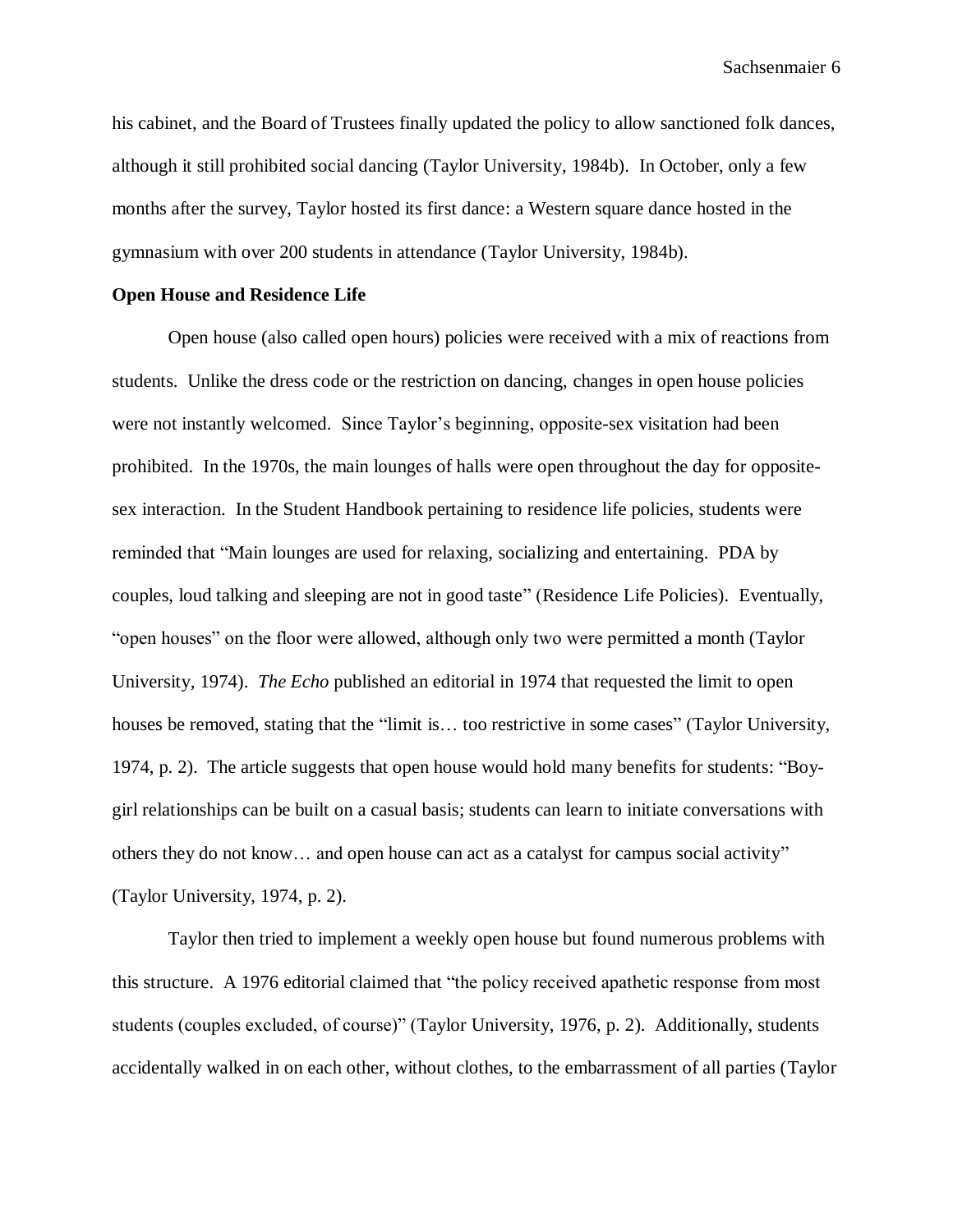University, 1976). Because the open houses were not well attended, residence life student leaders stopped supervising the visitations (Taylor University, 1976). Open houses then moved to every other week, in hopes that they would be seen as a special social event (Taylor University, 1976). Even within the policy, there seems to have been room for confusion. Dr. Tim Herrmann, director of Residence Life at the time, clarified the state of doors and rooms during open house in 1983 (Herrmann). His letter to the student body states, "Any resident entertaining a guest of the opposite sex during open house must keep the room door open at least six inches and leave room lights on" (Herrmann, 1983).

Additional Residence Life policies enacted a sort of protection or safety measure over students. In the '70s, all side entrances to residence halls were locked at 11 PM. Main entrances were locked at 1 AM and unlocked again at 6 AM (Residence Life Policies). The expectation was that students would remain in their building during these hours. This relates back to the idea of *in loco parentis*, which allowed Taylor to act as a parental guide and safeguard for the student.

#### **Impact of Policy Changes at Taylor**

Taylor has changed noticeably in policy but minimally in culture since the '70s and '80s. Open house hours are now hosted every Friday, Saturday, and Sunday, and students wear whatever they want to class, chapel, and the dining hall. Occasional dances are hosted on campus, like Dr. Michael Lindsay's Inaugural Ball or TSO's Winter Formal. There is no longer a curfew or rules about leaving campus whenever you want. Yet, comparing the number of changes that occurred in less than a decade during that time, the fact that these policies are only marginally different almost 40 years later is surprising. Additionally, many of the same attitudes towards opposite-sex interaction, appearance, or lifestyle are left unchanged.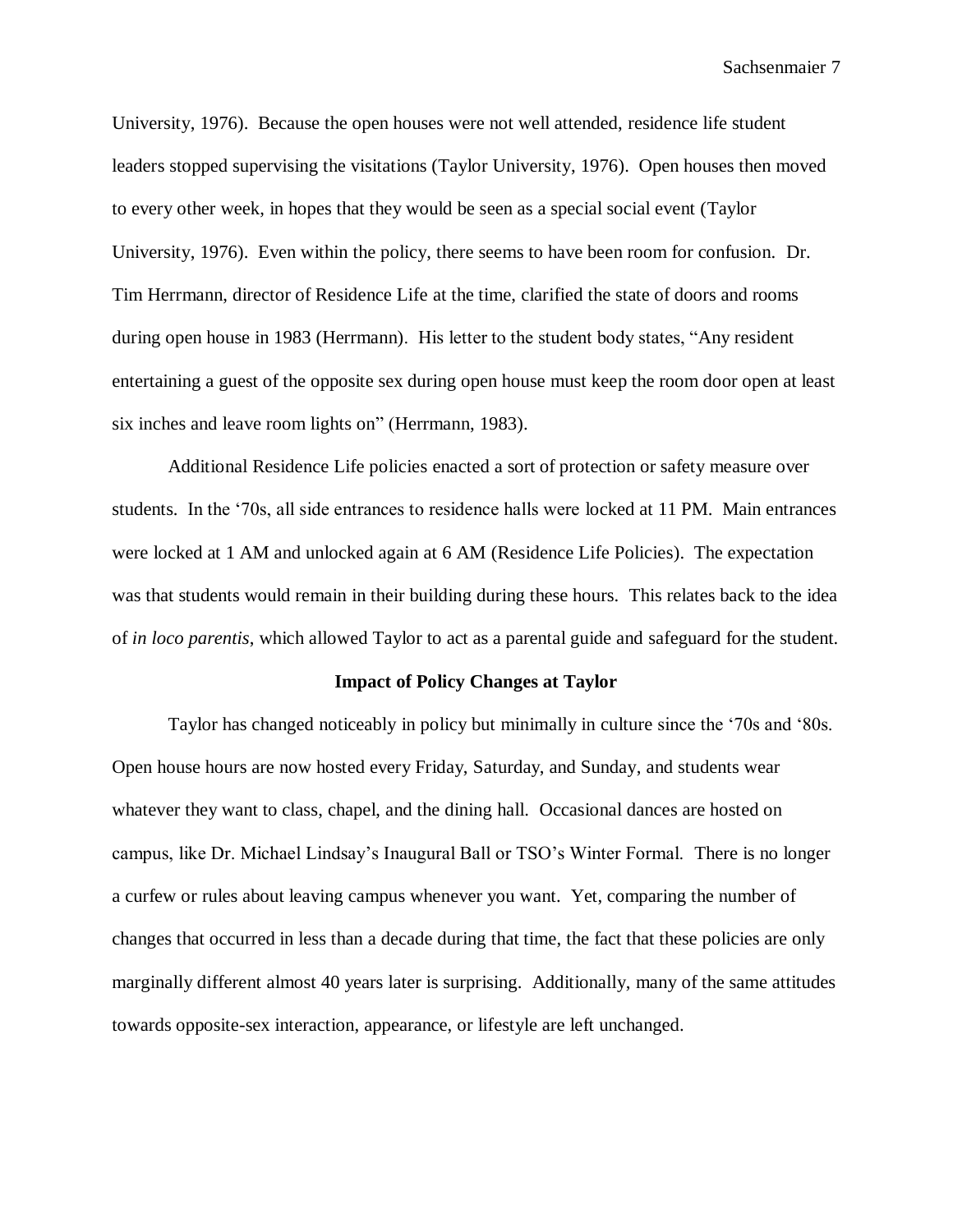The policy changes of the '70s and '80s were reflective of a wider shift within Taylor's student development department (T. Herrmann, personal communication, December 2, 2021). Dr. Chip Jaggers, the Vice President of Student Life and Dean of Students, had spearheaded a move towards more intentional community and an internal identity for Taylor's student body (C. Jaggers, personal communication, December 2, 2021). Jaggers, who began his vice presidential role in 1979, pushed for Taylor to move away from purely cultural behavioral standards and embrace Biblical guidelines of community engagement (C. Jaggers, personal communication, December 2, 2021). In fact, it was Jaggers' influence that led to the Life Together Covenant (C. Jaggers, personal communication, December 2, 2021). In an interview, Jaggers stated that his desire was to implement Milo Rediger's philosophy of whole personal development and the integration of faith and academics throughout student development, especially in the residence halls (C. Jaggers, personal communication, December 2, 2021). Additionally, Jaggers stated that the prior policies, called "behavioral standards", included policies that were both cultural and biblical, "some dos and some don'ts", which was confusing and inconsistent (C. Jaggers, personal communication, December 2, 2021). The changes in cultural policies (like dress code, open house, and dancing) opened the door for Taylor to focus more on the blessings and covenants of Christian community and commitment.

#### **Context in terms of broader higher education at that time**

Christian higher education was significantly slower than its secular counterparts in adapting outdated student life policies. While students at state schools might have been protesting bans on marijuana or same-sex relationships, Christian students were requesting looser dress codes and the ability to square dance. As culture moved further from Biblical standards, higher education professionals fought to keep their schools and dorms countercultural, pure, and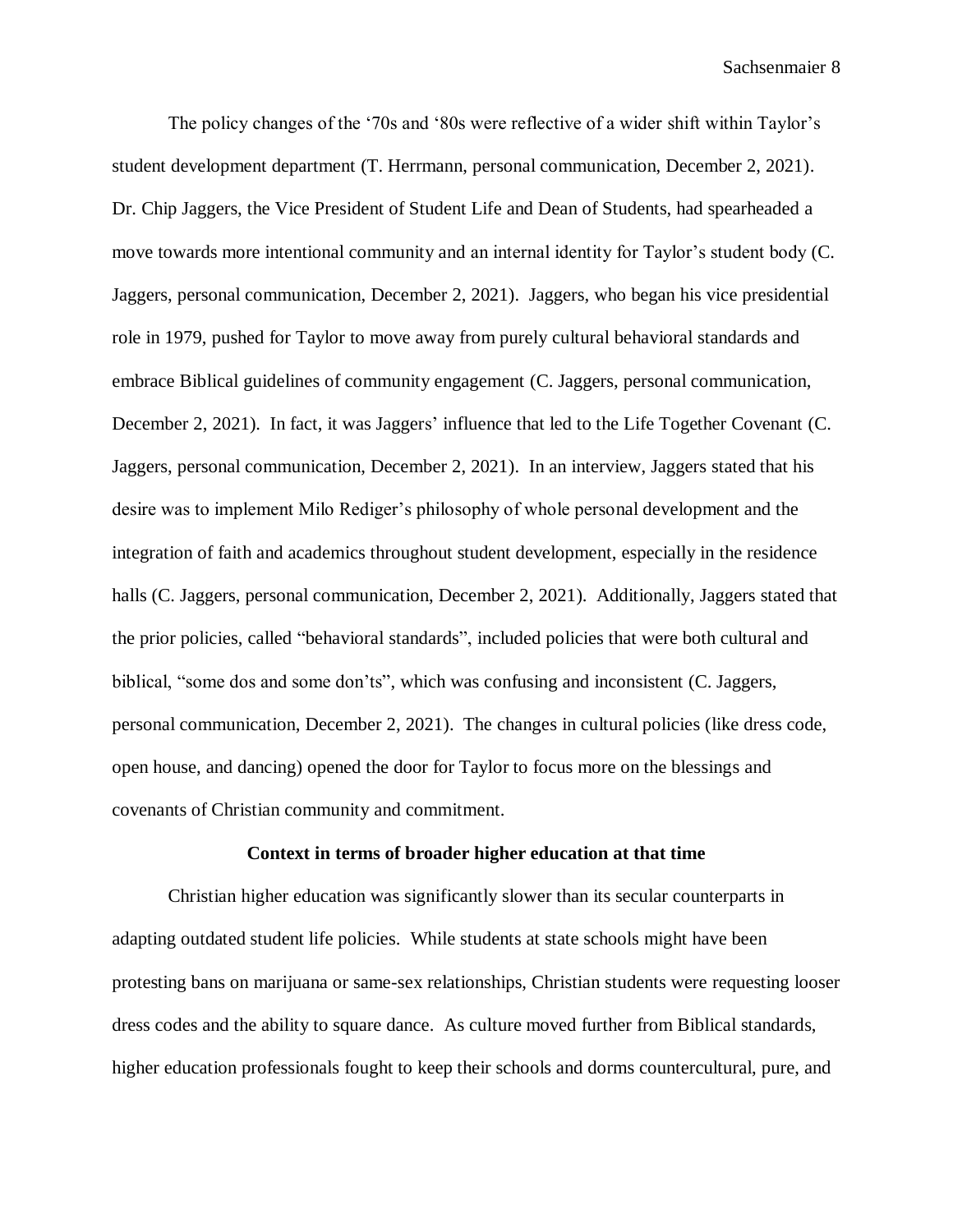on the "straight and narrow". The idea of *in loco parentis* that was breaking down in secular higher education was still widely embraced within Christian institutions. However, the '70s and '80s was a time marked by self-exploration, revolution, and activism for students everywhere, whether focused more externally on culture or internally to a school's own policies.

The '70s and '80s was the beginning of the peak of Christian higher education. The spirit of American evangelicalism was contagious, and as the church gained ground, so did Christian colleges. The rise of evangelicalism combined with easy, affordable access to college through the Higher Education Act of 1965 caused schools like Taylor to be in high demand (Ringenberg, 1996). The depth and effort of enrollment and sales strategies used by Christian schools to bring in students today would have seemed confusing to institutions in the '70s and '80s. In the late '80s, the President's planning council recommended an enrollment cap since Taylor could no longer house all the students who were applying (Ringenberg, 1996). As the decade closed, a new residence hall and additional campus-owned apartments accommodated for the increase in registration.

In addition to bringing in more and more revenue in the latter half of the 1900s, Christians schools were relatively stable in terms of the student body's engagement with national and institutional politics. The social justice movements and activist upheavals that swept secular schools in the '70s hardly touched Christian institutions. Ringenberg accredits this to the strict model of Christian student life, as well as the fact that most of the students came from conservative, Protestant families unphased by the Vietnam war, the plight of the impoverished, or the other social issues of the time (2006). However, those who did protest or campaign for justice received significantly more personal attention and care than their secular peers (Ringenberg, 2006). Because Christian faculty devoted great amounts of time and energy to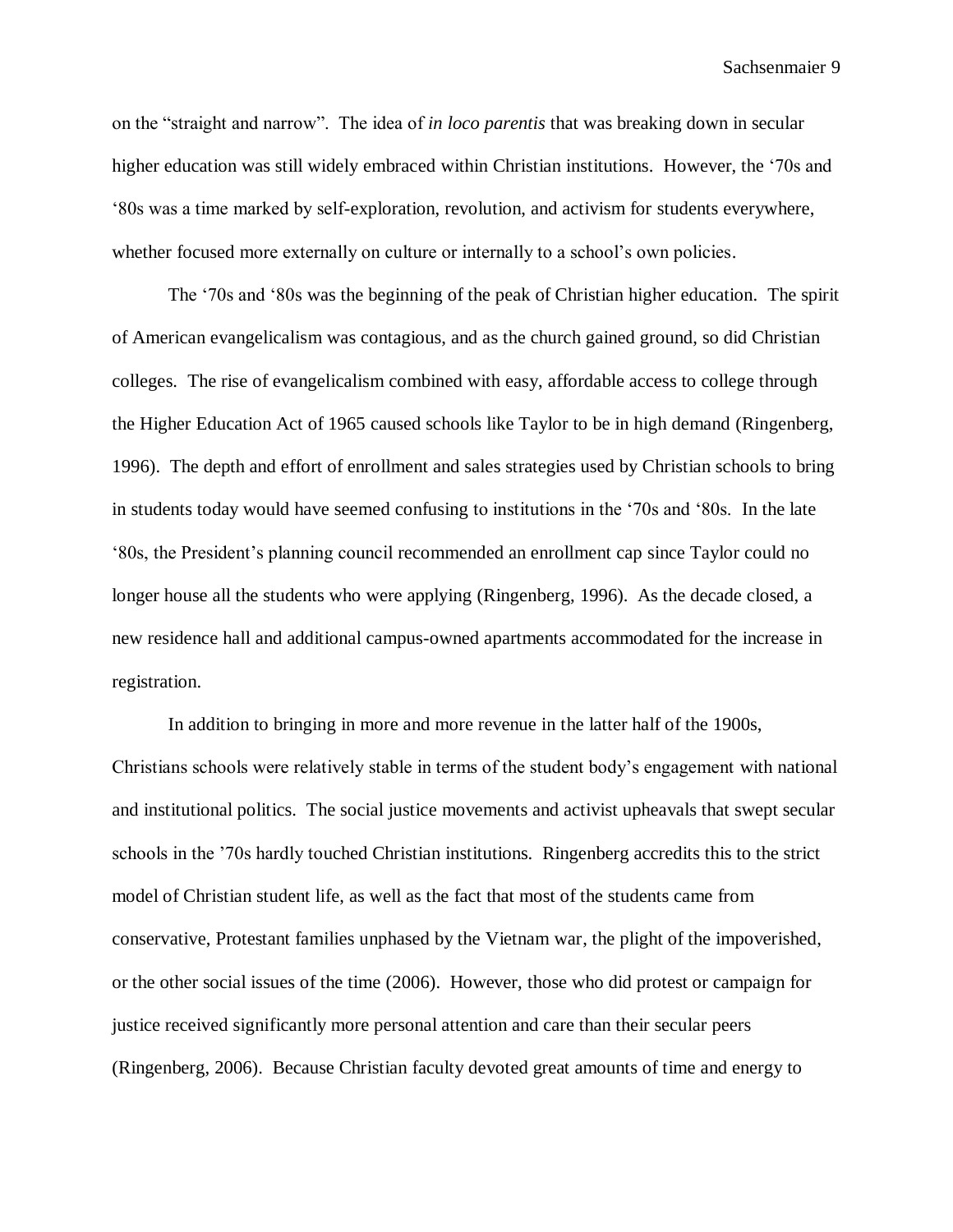guiding their students, students "acquired fewer of the emotional reactions that develop from a sense of neglect" (Ringenberg, 2006). Additionally, student activism in regards to policies at Taylor *did* lead to change. Instead of being ignored or repressed, students' suggestions and concerns were met by the administration with a desire to offer understanding and support.

#### **Conclusion**

Taylor University was greatly impacted by the changes in student life policies in the late 1900s. Not only did these changes pave the way for Taylor's shift towards a Biblical covenant as opposed to behavioral expectations, but they also symbolized a greater move away from *in loco parentis* for Christian colleges and universities. This illustrates the ways in which Christian higher education professionals began to offer more responsibility and trust to their students. However, Christian higher education still operates on a narrow ledge between two parts of the customer: the student and the parent. Because Christian colleges serve both parties, guidelines must uphold religious standards while setting the framework for a community of safety and trust for all involved.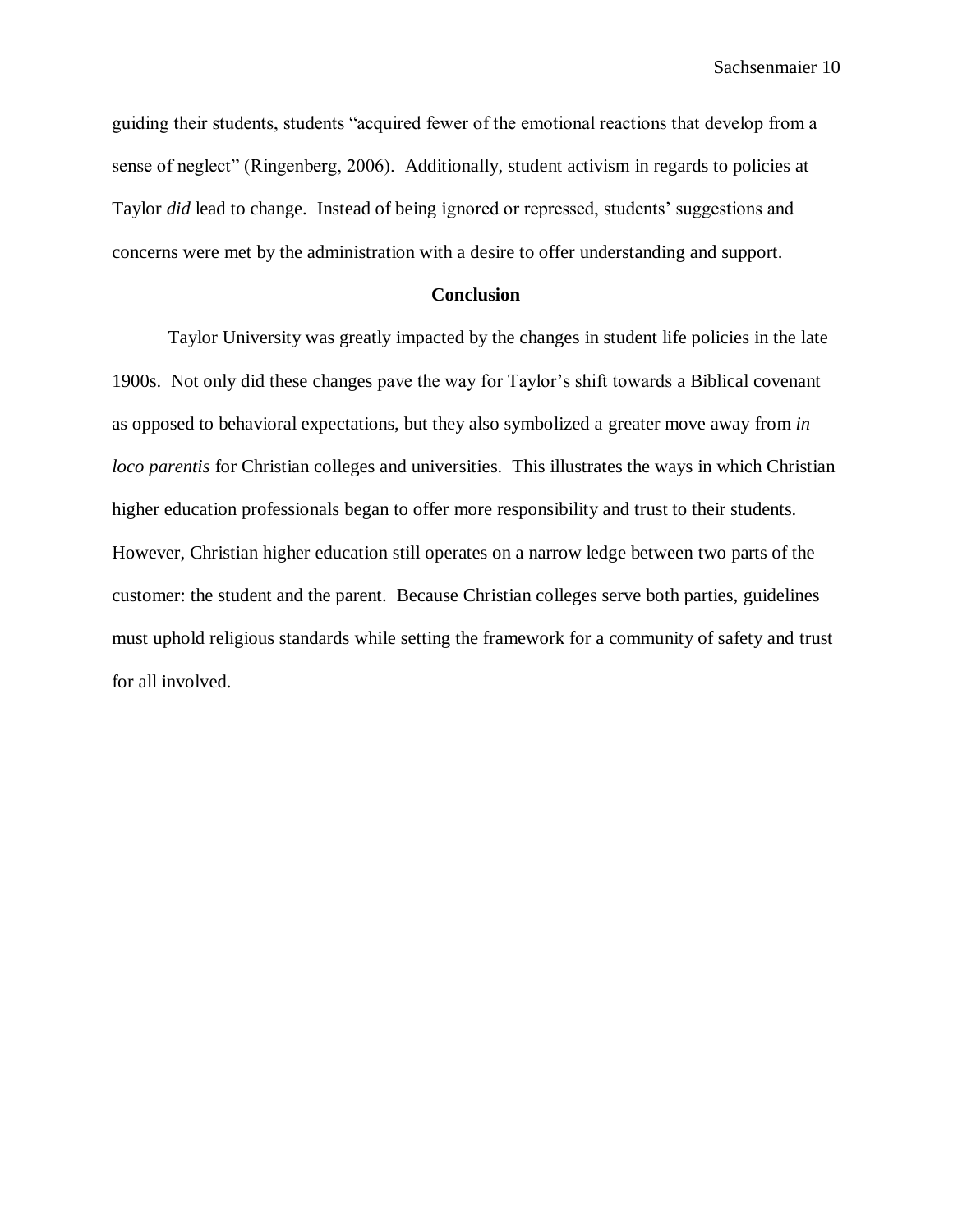#### **References**

- Behavioral Standards Committee. (1979, May 19). *[Final Report of the Behavioral Standards Committee - May 19, 1979].* Behavioral Standards Committee. Ringenberg Archives & Special Collections, Taylor University, Upland, IN. 2021, November 18.
- Haines, P. L. (1985, April 29). *[Letter from Paul Lowell Haines, Dean of Students, to the Student Body].* Taylor University Dress Code 1980s. Ringenberg Archives & Special Collections, Taylor University, Upland, IN. 2021, November 16.
- Herrmann, T. (1983, November 18). *[Letter from Tim Hermmann, director of Residence Life, to the Student Body].* Residence Life Policies 1980s. Ringenberg Archives & Special Collections, Taylor University, Upland, IN. 2021, November 10.
- *[Residence Life Policies].* Residence Life Policies 1970s. Ringenberg Archives & Special Collections, Taylor University, Upland, IN. 2021, November 3.
- Ringenberg, W. (1996). *Taylor University: The First 150 Years*. William B. Eerdmans Publishing Company and The Taylor University Press.

[https://pillars.taylor.edu/history\\_books/1](https://pillars.taylor.edu/history_books/1)

Ringenberg, W. (2006). *The Christian College*. Baker Academic.

- Taylor University, "The Echo: February 25, 1977" (1977). *1976-1977 (Volume 78)*. 18. Ringenberg Archives & Special Collections, Taylor University, Upland, IN. <https://pillars.taylor.edu/echo-1976-1977/18>
- Taylor University, "The Echo: February 27, 1970" (1970a). *1969-1970 (Volume 51)*. 19. Ringenberg Archives & Special Collections, Taylor University, Upland, IN. <https://pillars.taylor.edu/echo-1969-1970/19>